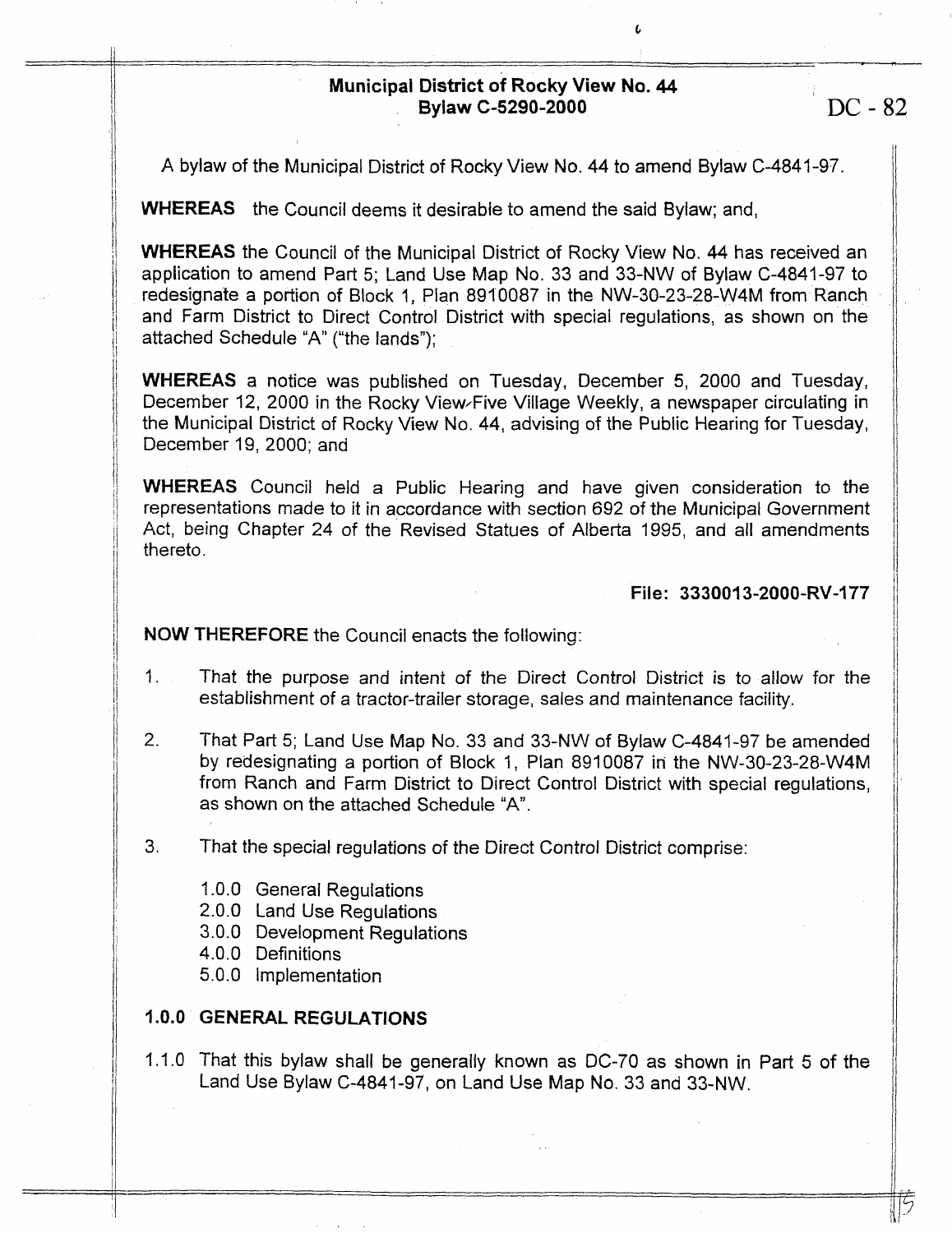# **Municipal District of Rocky View No. 44**  Bylaw C-5290-2000 **IDC-82**

- **<sup>A</sup>**2.0 **The** General Administration (Part Two) and General Regulations (Part Three) **as**  contained in the Land **Use** Bylaw (C-4841-97) shall **apply unless** otherwise **specified** in this bylaw.
- I **.3.0** The Development Authority shall consider and decide on applications for Development Permits for *those* **uses** that are listed as 'Permitted Uses' and 'Discretionary **Uses'** in this bylaw.
- 1.4.0 In addition to the uses contemplated **by** section 2.0.0 of this bylaw, the following shall be discretionary uses subject to the approval **by** the Development Authority of a Development Permit.
	- I **.4.** I private pathways and driveways; and,
	- 1.4.2 underground and **above** ground *utility* distribution and collection systems necessary to service the development.

# **2.0.0 LAND USE REGULATIONS**

2.1 **.O** Permitted Uses

**I L** 

- 2.1.1 Fences
- 2.1.2 Pathways and open space 2. I **-3** Landscaping
- 

#### 2.2.0 Discretionary Uses

- 2.2.1 *Tracfor-frailer sales, sforage and maintenance facility*
- *2.2.2* Signs
- 2.2.3 Accessory *buildings*
- 2.2.4 Outdoor parking and **storage** area for tractor-trailers, trucks and **trailers**
- 2.2.5 Display **area** for tractor-trailers, trucks and traiiers
- 2.3.0 Maximum Requirements
	- 2.3.1 Number of *buildings* for a *tractor-frailer sforage, sales and maintenance facility*  I 2.3.2 Number of accessory *buildings* - 1
	-
	- *2.3.3* Area of a *building* for a *tractor-frailer storage, sales and maintenance faciiify* - *2,250* square **metres** (24,220 **square** feet)
	- 2.3.4 Area of an accessory *building*  185 **square** metres (I ,991.4 **square** feet) 2.3.5 *Building* height:
		- (i) *Tractor-trailer storage, sales and maintenance facility building 8* metres (26.25 feet)
		- (ii) Accessory *buildings* 8 metres (26.25 feet)
	- 2.3.6 Number *of* **signs**  2

I,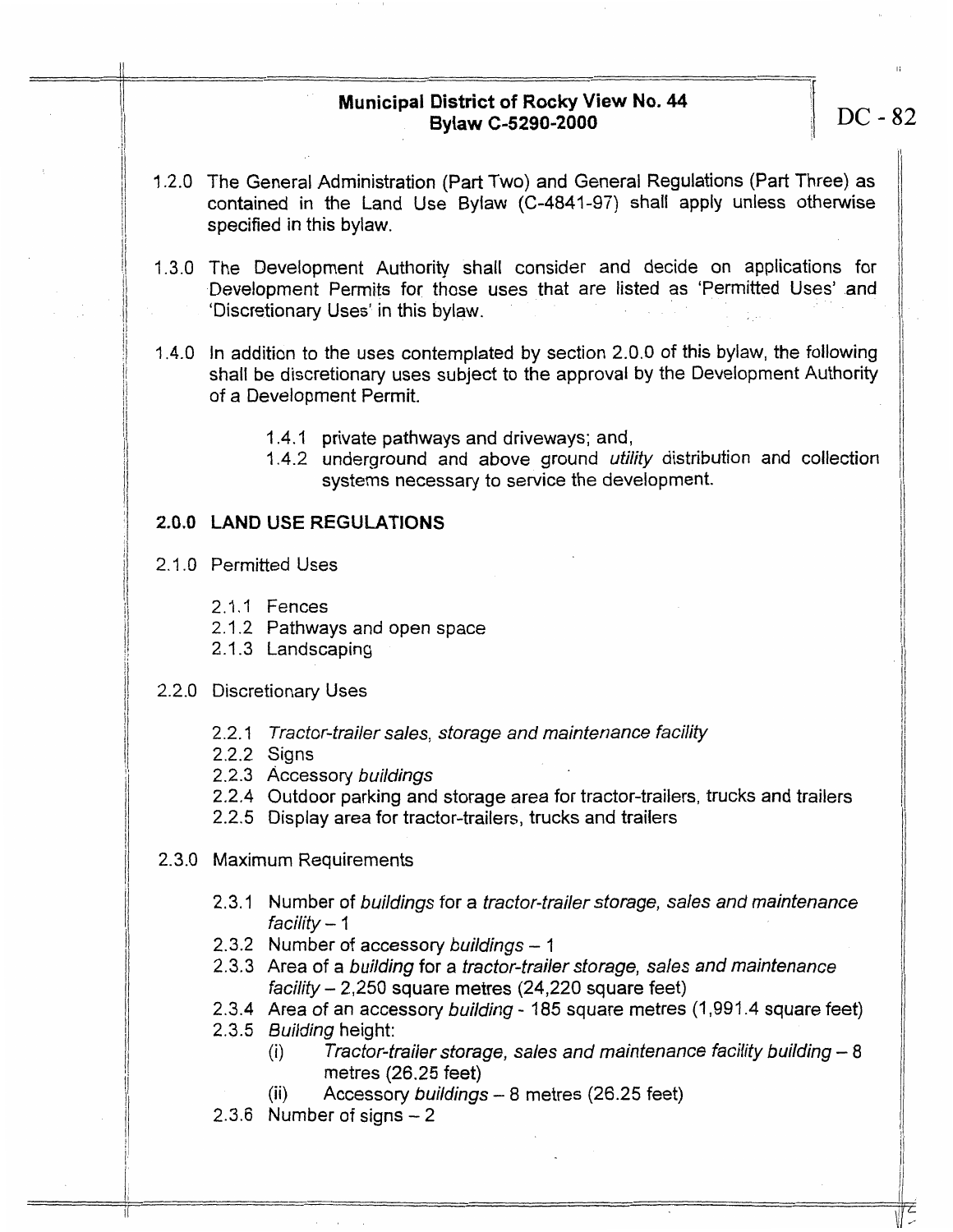#### **Municipal District of Rocky View No. 44 DC** - 82 **Bylaw C-5290-2000**

 $2.3.7$  Fence height  $-2.1$  metres (6.9 feet)

**2.3.8** Area of Display **area** - 150 square **metres** (1614 square feet)

#### 2.4.0 Minimum Requirements

- 2.4.1 Parcel area 11.5 hectares (28.5 acres)
- 2.4.2 Minimum building setbacks for a *tractor-trailer storage, sales and maintenance* facilify and an accessory *building:* 
	-
	- mamemance hading and an accessory bane<br>
	(i) Front yard: 33 metres (108.3 feet)<br>
	(ii) Side yard: 36 metres (118.1 feet)
	- **(iii)** Rear yard: 30 metres **(98.4** feet)
- 2.4.3 Tractor-trailer display area:
	- (i) Front yard: 6 metres (19.68 feet)<br>
	(ii) Side yard: 6 metres (19.68 feet)
	- (ii) Side yard: 6 metres (19.68 feet)<br>(iii) Rear yard: 30 metres (98.4 feet)
	-
- 2.4.4 Tractor-trailer storage area:
	- (i) Front yard: 33 metres (108.3 feet)
	- (ii) Side yard: *6* metres (79.68 feet)
	- (iii) Rear yard: **?O** metres (32.8 feet)

#### **3.0.0 DEVELOPMENT REGULATIONS**

- 3.1.0 **No** Development Permit for any use or *development* or permit for any *building*  shall be issued by the Development Authority and no *development* shall occur on the lands until:
	- 3.1 .I The **applicanf** has prepared a stormwater management pian, dealing with both on-site and off-site stormwater, completed by a qualified professional engineer licensed to practice in the Province of Alberta, that *is* satisfactory to the Municipality, Alberta Environment and the City *of* Calgary, and which **shows** that the *development* will not adversely affect the adjacent municipal roads and adjacent *land.* Further, the stormwater management pian will ensure that post-development stormwater flows do not exceed pre-development stormwater flows;
	- 3.1.2 The *applicant* has prepared an overall site grading plan completed **by** a qualified professional engineer licensed to practice in the Province of Alberta for the lands that is based on the storm water management plan identified in 3.1 .I, and which recommends specific grades **for** the lands, to the sole satisfaction of the Municipality;
	- **3.1.3**  The *applicant* **has** completed a traffic impact **analysis** for the entire development, including an examination of off-site roads and intersections, and it has **been** approved to the sole satisfaction of the Municipality and the City of Calgary, and further, that ail road improvements (including intersection construction and improvements, illumination and **signals)**  identified in the traffic impact analysis **as** being required for the development, be completed by the *applicant* at his/her sole expense; and,

 $\sqrt{\frac{1}{2}}$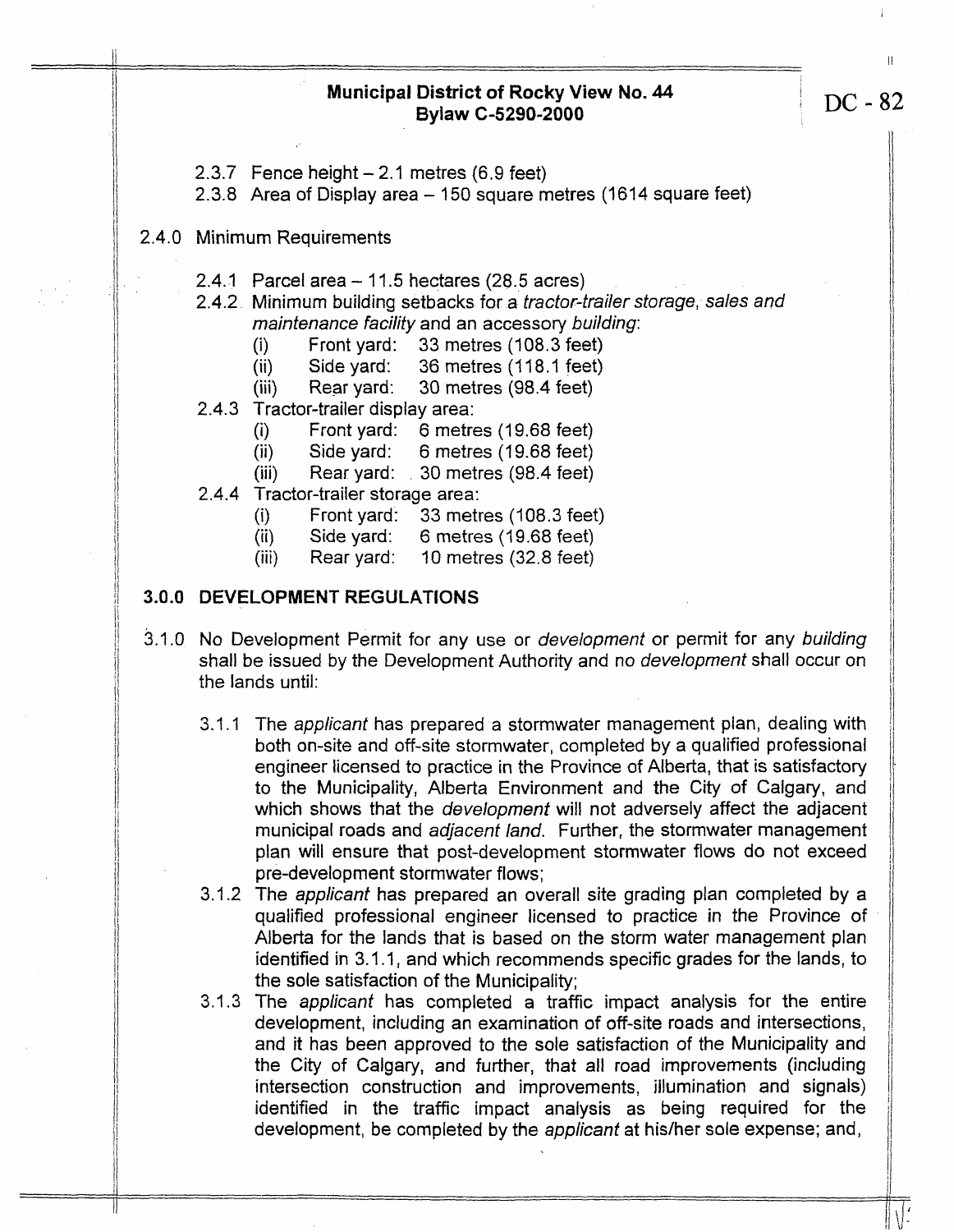# **Municipal District of Rocky View No. 44** DC - 82<br>Bylaw C-5290-2000

3.1.4 The *applicanf* has submitted an *Construction Management Plan* <sup>1</sup> completed by a qualified professional engineer licensed to practice **in** the Province of Alberta, which details, amongst other items, erosion, dust and noise control measures.

# 3.2.0 Servicing Standards

- **3.3.0 No** *development* of the lands for any use contemplated in section 2.0.0 of this bylaw shall be permitted and no Development Permits or *Building* Permits for any use *of building* shall be issued until:
	- 3.3.A The *applicanf* has received all necessary permits andlor approvals from the Municipality and/or Alberta Environment for a private wastewater treatment and disposal system necessary to service the proposed development, and that the *applicant* submit a report prepared by a qualified professional engineer confirming that the lands are suitable for the installation of a conventional septic tank and sewage disposal field;
	- 3.3.2 The *applicant* has received all necessary permits and/or approvals from Alberta Environment for the drilling of a well and the **supply** of groundwater to service the development, and the *applicant* shall submit a groundwater evaluation report which shall include aquifer testing in accordance with Municipal standards completed by a qualified professionai engineer, demonstrating that there **is** an adequate **supply** of groundwater to service the development; and,
	- 3.3.3 The *applicant* shall register at Alberta Land titles a caveat by virtue of a deferred services agreement against the land title io the subject lands to the sole satisfactjon *of* the Municipality. The deferred services agreement shall require the existing owner of the subject lands and all future successors in title to connect to future piped sanitary **sewer** and water services, at the cost of the owner, at the time the water sewer services become available.

#### 3.4.0 Performance Standards

- 3.5.0 No stripping, excavation, or construction on any of the lands shall occur until appropriate tetter(s) of Credit acceptabte in form and substance to the Municipality have been deposited with the Municipality.
- 3.6.0 **All** Letters of Credit referred to in this bylaw **shall** be calculated in accordance with current municipal policy, and the estimate upon which the amount *is to* **be based** shall **be** certified **by** a qualified professional engineer.
- 3.7.0 The *applicant* **is** to ensure the maintenance of an adequate provision of water for fire fighting to the satisfaction of the Rocky **View** Fire Chief.

I

I-

I

 $\parallel$ 

II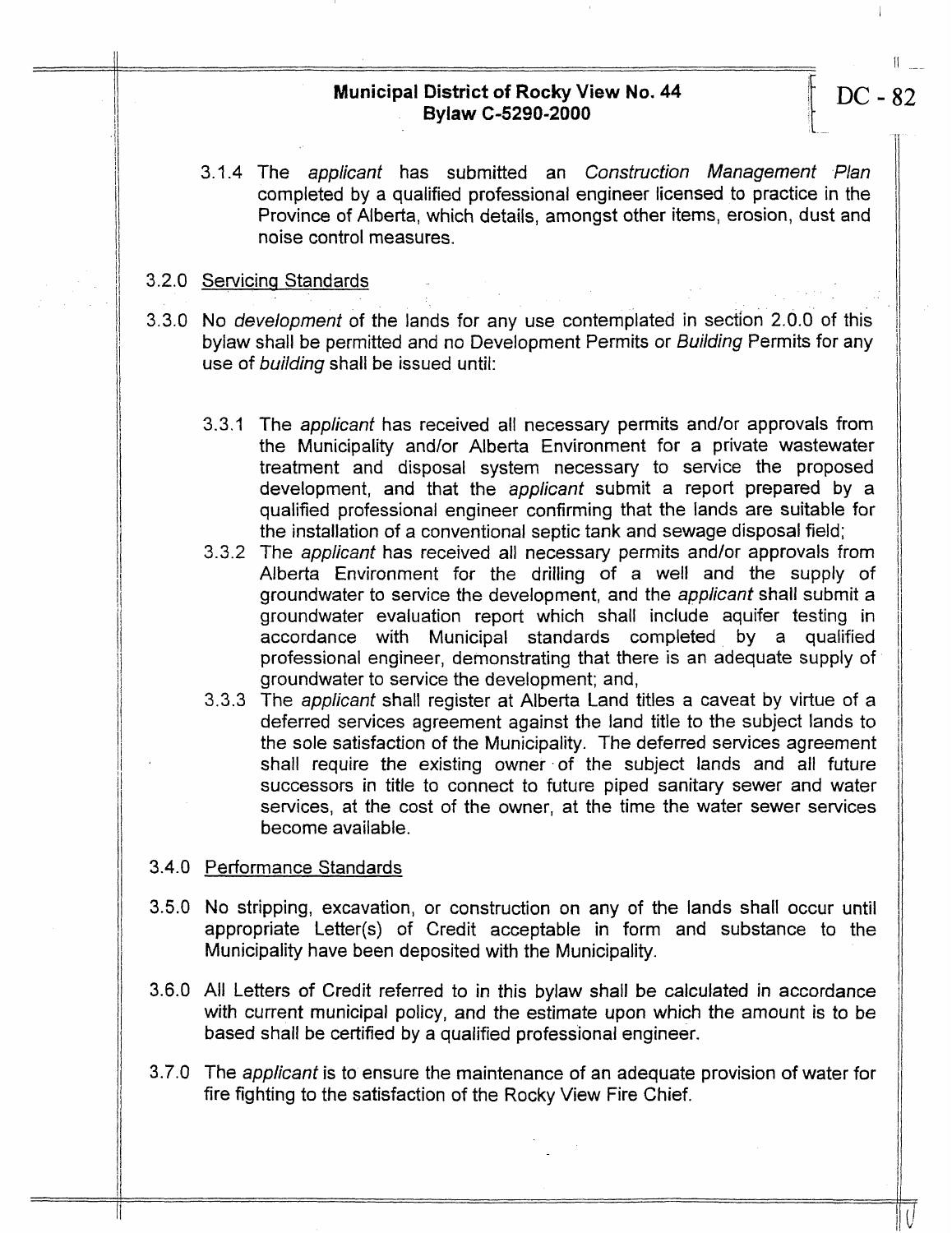# **Municipal District of Rocky View No. 44 Bylaw C-5290-2000**

# **3.8.0 Stripping and Grading**

3.9.0 Notwithstanding section 3.3.0 of this bylaw, the Development Authority **may**  consider the issuance of a Development Permit for site stripping and grading, provided that ail of the requirements of section 3.1.0 of this bylaw have been completed **by** the *applicant.* 

#### 3.10.0 Site Design Criteria

3.10.4 The design, character and appearance of any buildings, structures or signs proposed to **be** erected or located on the property must **be**  acceptable to the Development Authority, having due regard to its affect on neighbouring developments and general amenities of the area.

# 3.10.2 Landscaping and Controlled Appearance

- **A** minimum of 10% of the site shall **be** landscaped in accordat.  $(i)$ with the requirements of the Land Use By-law and shall be shown on a Landscape Plan, prepared by a qualified professional, and must **be** submitted with a Development Permit application;
- (ii) The **Landscape** Plan contemplated in 3.70.2 **(i)** of this bylaw shall identify the location and extent of landscaping areas, the plant material proposed and the methods of irrigation and maintenance of landscaped **areas;**
- All areas of the site that are not disturbed as part of a Deveiopment  $(iii)$ Permit shall be maintained in a natural state or under cultivation;
- **All** areas of the lands **shall** have a weed control program in  $(iv)$ accordance with the Weed Control Act of Alberta;
- Setbacks apply to all development excepting landscaping,  $(v)$ screening, signage and driveways except that no landscaping,<br>screening display or signage shall impede sightlines along 84<sup>th</sup> screening display or signage shall impede sightlines along  $84<sup>u</sup>$ Street/ Shepard Road, in any direction, to or from the access to the site to the satisfaction **of** the Municipaiity as specified in a Development Permit; **and,**
- $(vi)$ Outdoor storage **of** tractor-trailers may **be** permitted and the specific size and location(s) of said storage area(s) **shall** be defined and in accordance with a Development Permit. Such storage shall be visually screened from 84<sup>th</sup> Street/Shepard Road and adjacent uses to the satisfaction of the Development Authority.

# **3.** I I **.O** Operational Standards

- **3.** I 1. I Airborne particuJate matter originating from storage areas, yards, roads or parking areas shall, at all **times,** be **suppressed** by paving or application of environmentally friendly dust-free treatments in accordance with Alberta Environment guidelines on areas defined in a Development Permit;
- **3.** 1.2 No use or operation pursuant to Section 20.0 in this bylaw should cause or create the emission of **noxious** odorous matter or **vapour** beyond the site which contains the **use** or operation which produces them;

II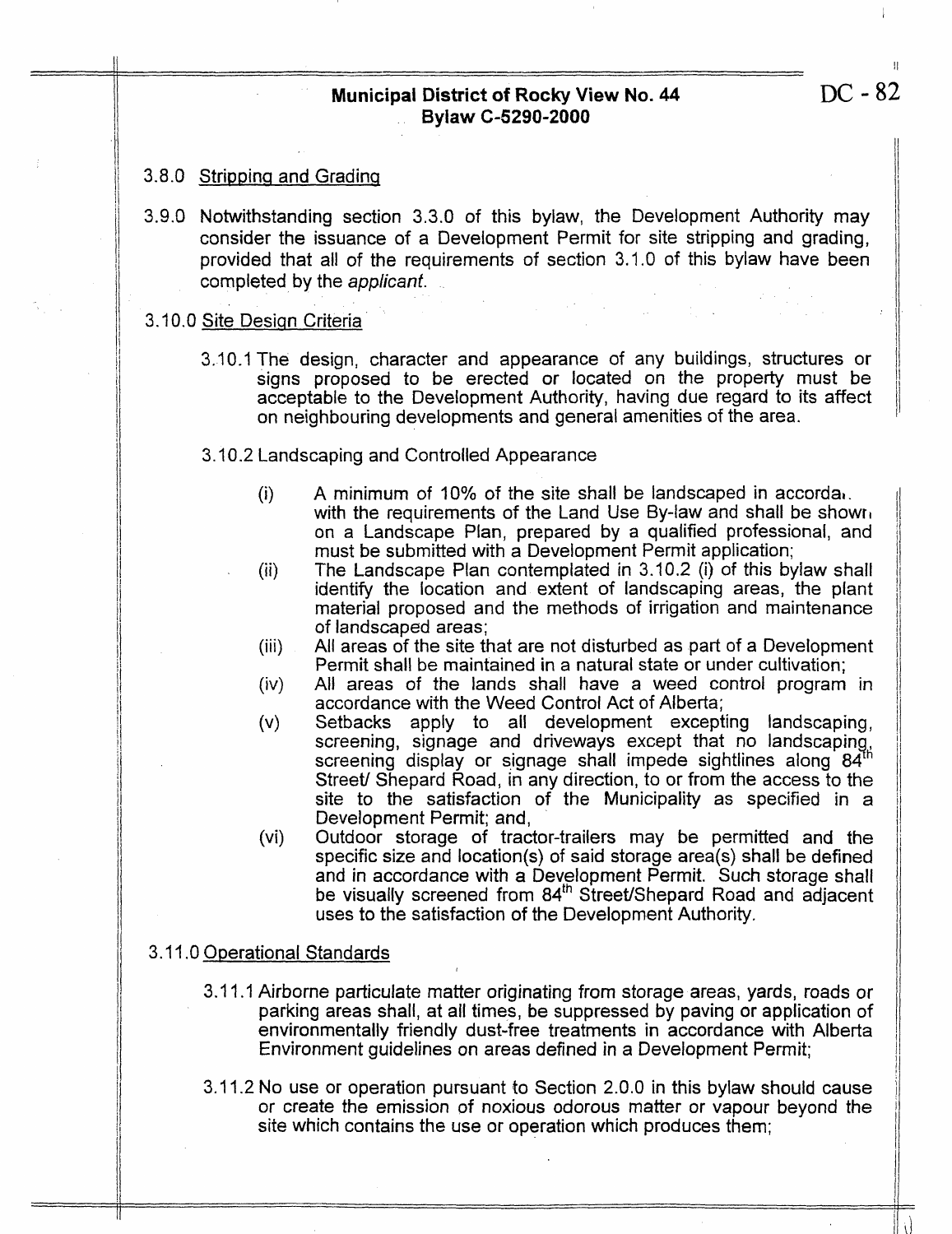**Municipal District of Rocky View No. 44 Bylaw C-5290-2000** ./DC **-82** 

- 3.1 1.3 No **use** or operation at any location on the lands shall cause or create the emission of toxic matter beyond the building that contains it. The handling, storage and disposai of any toxic or hazardous materials or waste **shall** be in accordance with the regulations of any government authority having jurisdiction and in accordance with a hazardous materials management plan that may be required **by** the Municipality and defined **in**  a Development Permit; and,
- 3. 11.4 Garbage and waste material accumulated at any location on the lands shall **be** stored in weatherproof and animal-proof containers. Such areas shall be screened from view by all adjacent lands and roads. Mechanical waste compactors are encouraged.
- 3.12.0 **Uses** and operations on the site which handle, store, or **use** products which may be hazardous due to their corrosive, poisonous, flammable, or **explosive**  characteristics **shall** comply with the applicable fire regulations of the Municipality or the regulations of **any** other government authority having jurisdiction and in accordance with any hazardous materials or emergency management plan that may be required by the Municipality, and **as** defined in a Development Permit.
- 3.A3.0 Fire protection measures shall be provided to the satisfaction of the Rocky **View**  Fire Chief and included **in** a Development Permit.

#### **4.0.0 DEFINITIONS**

- 4.1.0 All words and uses not defined in this section shall be defined as **per** section 8 of the Land Use Bylaw C-4841-97.
- **4.2.0**  *Applicant*  means the owner of the iands or hidher representative, agent or assignee.
- **4.3.0**  Adjacenf *land*  means **a** title of land that **is** contiguous to the lands and includes land **that** would be contiguous if not for a public roadway, river or stream, or Municipal reserve.
- **4.4.0**  *Building*  includes anything constructed or placed on, in, over, or under land **but**  does not include a highway, public of **private** roadway, of underground facilities.
- **4.5.0**  *Construction Management Plan*  means a program that details site management of **all** construction activity that may include, but is not limited to, the management of construction debris and dust, **site** erosion, sedimentation control, noise control, and traffic control.
- **4.6.0**  *Development*  means:
	- a) any excavation or stockpile and the creation of either *of* them, **a building of**  an addition to, or replacement, or repair *of* a building **and** construction of placing in, **on,** over or under land.or any of them;